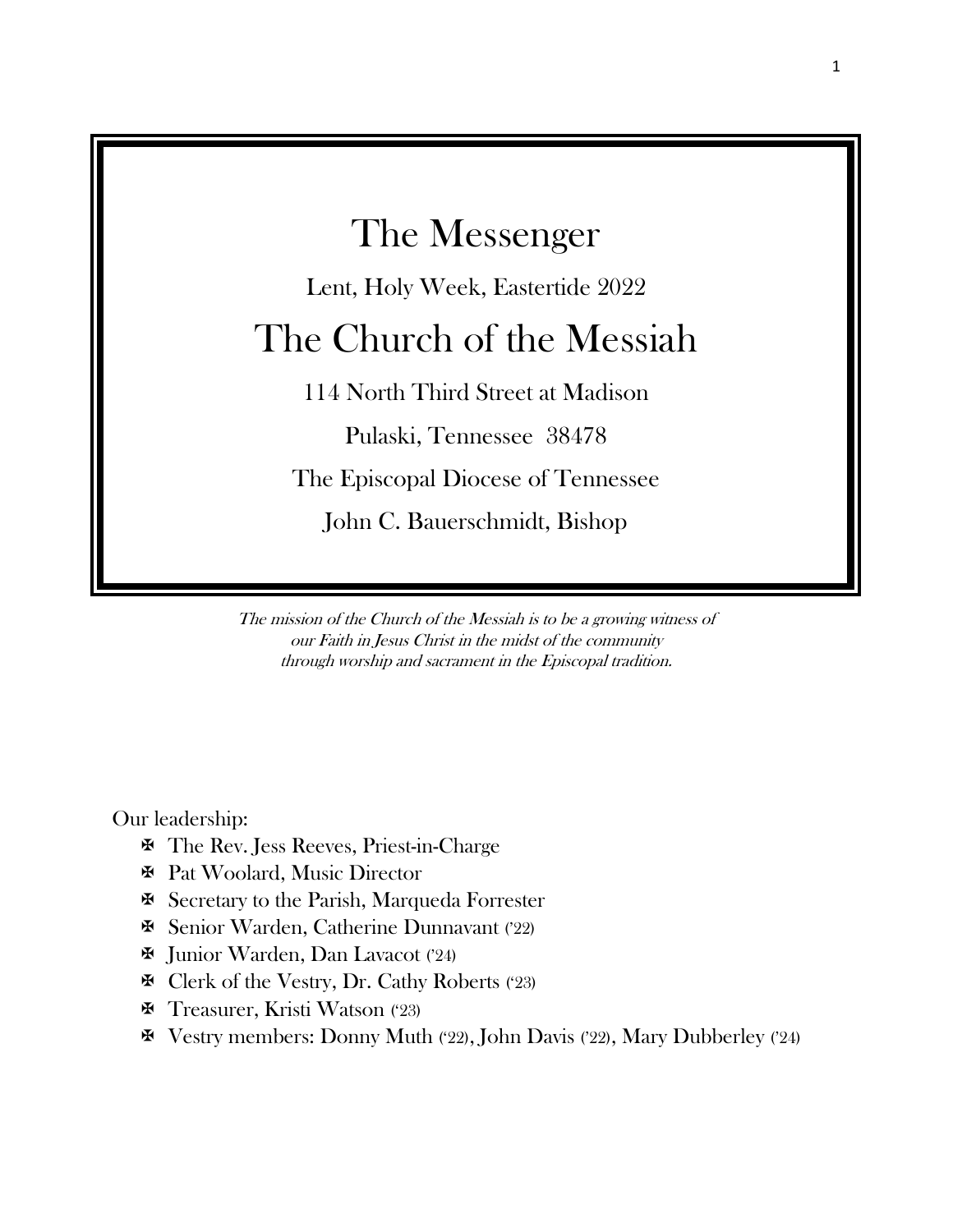# WHAT IS BIBLICAL RECONCILIATION

There has been a lot of talk in the past year among Anglicans about reconciliation in the Christian community. We are now in a stage where programs have been designed to reteach us a new content and program to participate in racial reconciliation.

What is biblical reconciliation? How do we as followers of Jesus seek biblical reconciliation in our lives? What is the difference between worldly reconciliation and biblical reconciliation?

In our present context, as Anglicans in Tennessee, while we work together to share the transforming love of Christ in our cities and homes, how do we understand our call to biblical reconciliation in response to the ups and downs of our interactions within The Episcopal Church? Is biblical reconciliation even possible for us at this moment in history?

What is biblical reconciliation?

The bible has a lot to say about reconciliation. Below for your connivence, I have pasted the English Standard Version translations of these verses. Read through these yourself:

Matt. 5:23-24 So if you are offering your gift at the altar and there remember that your brother has something against you, leave your gift there before the altar and go. First be reconciled to your brother, and then come and offer your gift.

Rom. 5:10 For if while we were enemies we were reconciled to God by the death of his Son, much more, now that we are reconciled, shall we be saved by his life.

2 Cor. 5: 18 All this is from God, who through Christ reconciled us to himself and gave us the ministry of reconciliation....

Eph. 2:14-16 For he himself is our peace, who has made us both one and has broken down in his flesh the dividing wall of hostility by abolishing the law of commandments expressed in ordinances [i.e., he means by "laws" the customs and practice of the church which are nonessential and divisive], that he might create in himself one new man in place of the two, so making peace, and might reconcile us both to God in one body through the cross, thereby killing the hostility.

Col. 1:19-22 For in him all the fullness of God was pleased to dwell, and through him to reconcile to himself all things, whether on earth or in heaven, making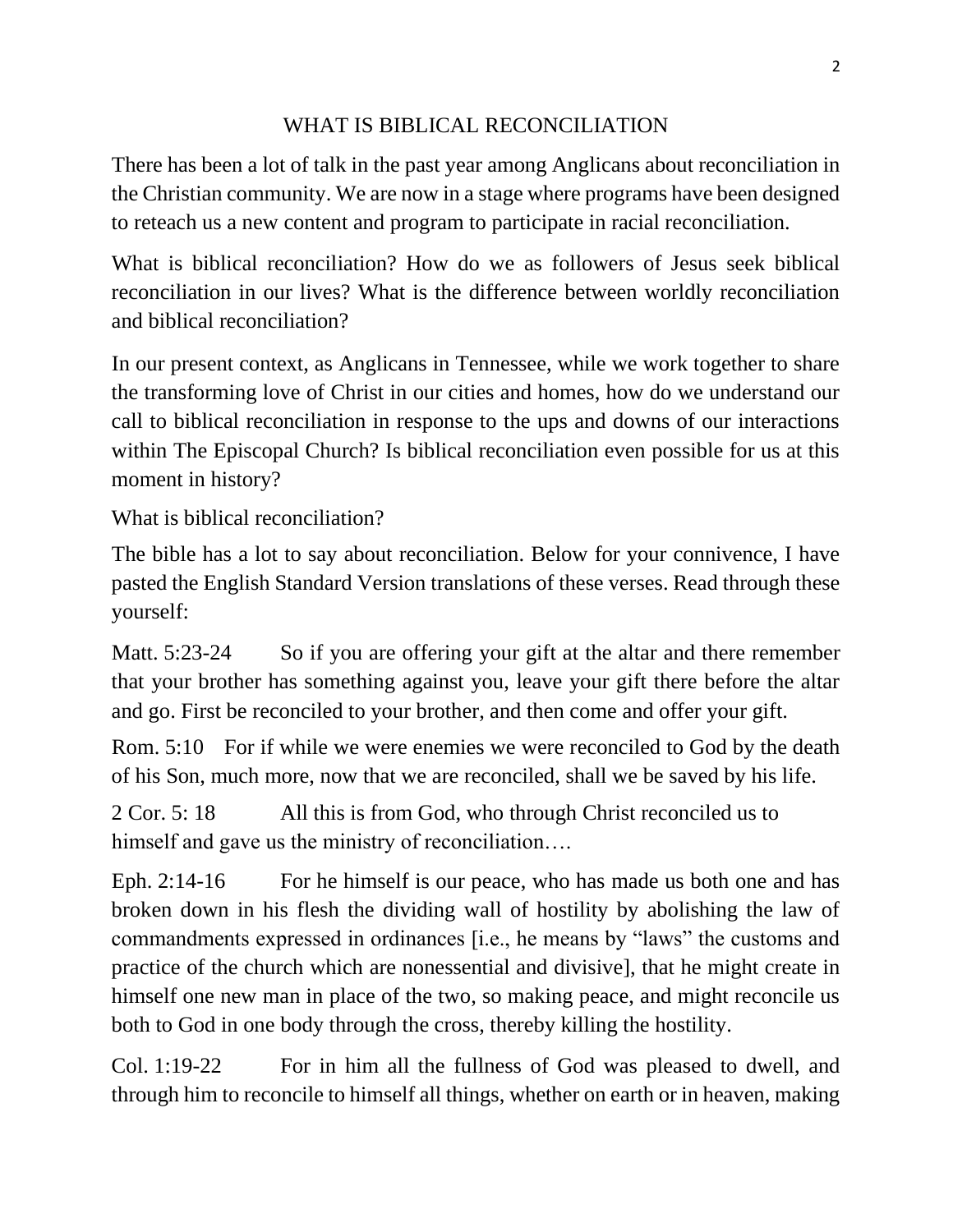peace by the blood of his cross. And you, who once were alienated and hostile in mind, doing evil deeds,

# **THEREFORE,**

**Do not use the word 'reconciliation,' loosely when describing what you are seeking.** Forgiveness, charity, and mercy all describe necessary elements of a well-meant reconciliation process, but alone they cannot be a substitute for a fully absorbed biblical reconciliation that follows the pattern of God's reconciling humanity to himself.

The bottom line considering the recent wave of conversations regarding reconciliation in the church and our pursuit of this biblical standard in our fellowship: without the markers of repentance and clearly delineated, common biblical end goals, a faithful and Christ-patterned reconciliation will forever remain on an unrealized horizon (between persons and between institutions and classes and identity groups). Just because a person or an organization is seeking to maintain a ministry of reconciliation does not mean that their actions or words pass the biblical test for how God himself defines reconciliation.

We need to both challenge their use of the word 'reconciliation,' and at the same time afford grace while we are working to achieve this end. We need to encourage those seeking reconciliation in the church; that is embedded in the Gospel. Though it is difficult, our care for each other requires that we hold each other to biblical definitions of biblical precepts. Reconciliation is one of these. The world surrounding us wants to rename, to claim authority over, every single thing in society, which involves gutting language and redefining everything. We must stand against that as it infringes upon God's revealed word and wisdom.

In a sense, what often happens when we talk about reconciliation is that we take on a worldly understanding of reconciliation, which is adulterated and inferior to biblical reconciliation, without even realizing it. The dictionary defines reconciliation this way: " *to reunite, bring (back) together (again), restore friendly relations between, make peace between; pacify, appease, placate, mollify; formal conciliate*." Here reconciliation is solely a peace-making endeavor with the end goal of a happy, conflict-free future - or a reconciliation with barely any past  $-a$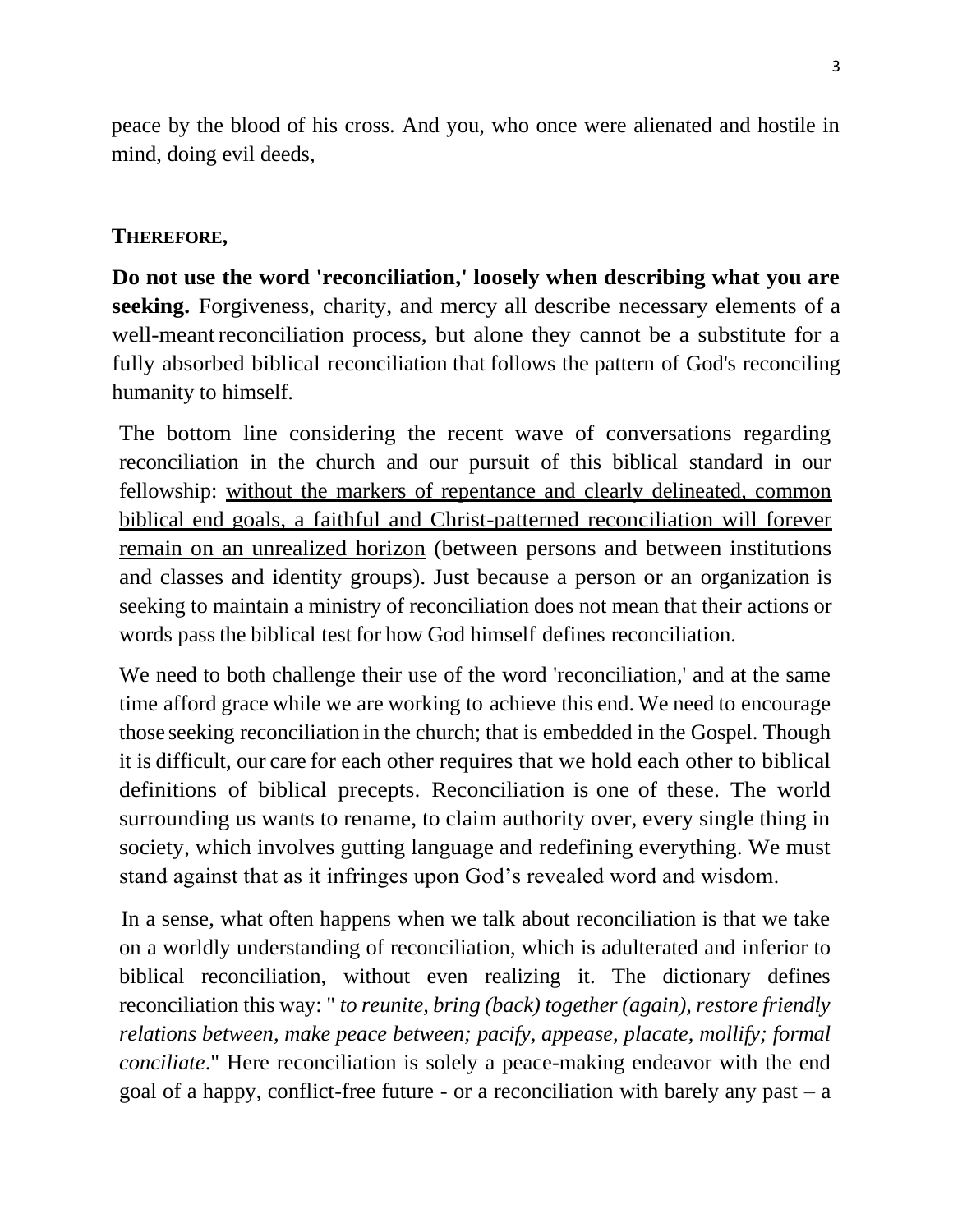reconciliation which does not preserve or use the past. The happy future envisioned by biblical reconciliation however, patterned by God in Jesus Christ, depends much more heavily on the healthy treatment of past wrongs. The world wants broken people to proceed in a way that forgets or ignores or shallowly misrepresents the past. Impossible, but by grace we can overcome. Biblical reconciliation not only restores a previous fidelity between two parties, but it increases the quality of that relationship in the future by dealing well with the brokenness that set them at odds in the first place. Godly unity subsumes diversity.

What in some cases is called 'reconciliation,' is in fact closer to euphemism. The church should be filled with these wonderful things also, but if we fail to understand what it really takes to restore a relationship, and we are unwilling to come to terms with truth and sin, and the way that it has affected other people, what is broken, will remain broken.

## Our Easter Endgame

We invest our entire life on the reliability that God will be good to His Word and that the Lord Jesus Christ will transform us and our lowly bodies to be like Him in His Glorious Resurrected Body, sharing the reward of the saints in ecstasy beyond belief forever. - source, unknown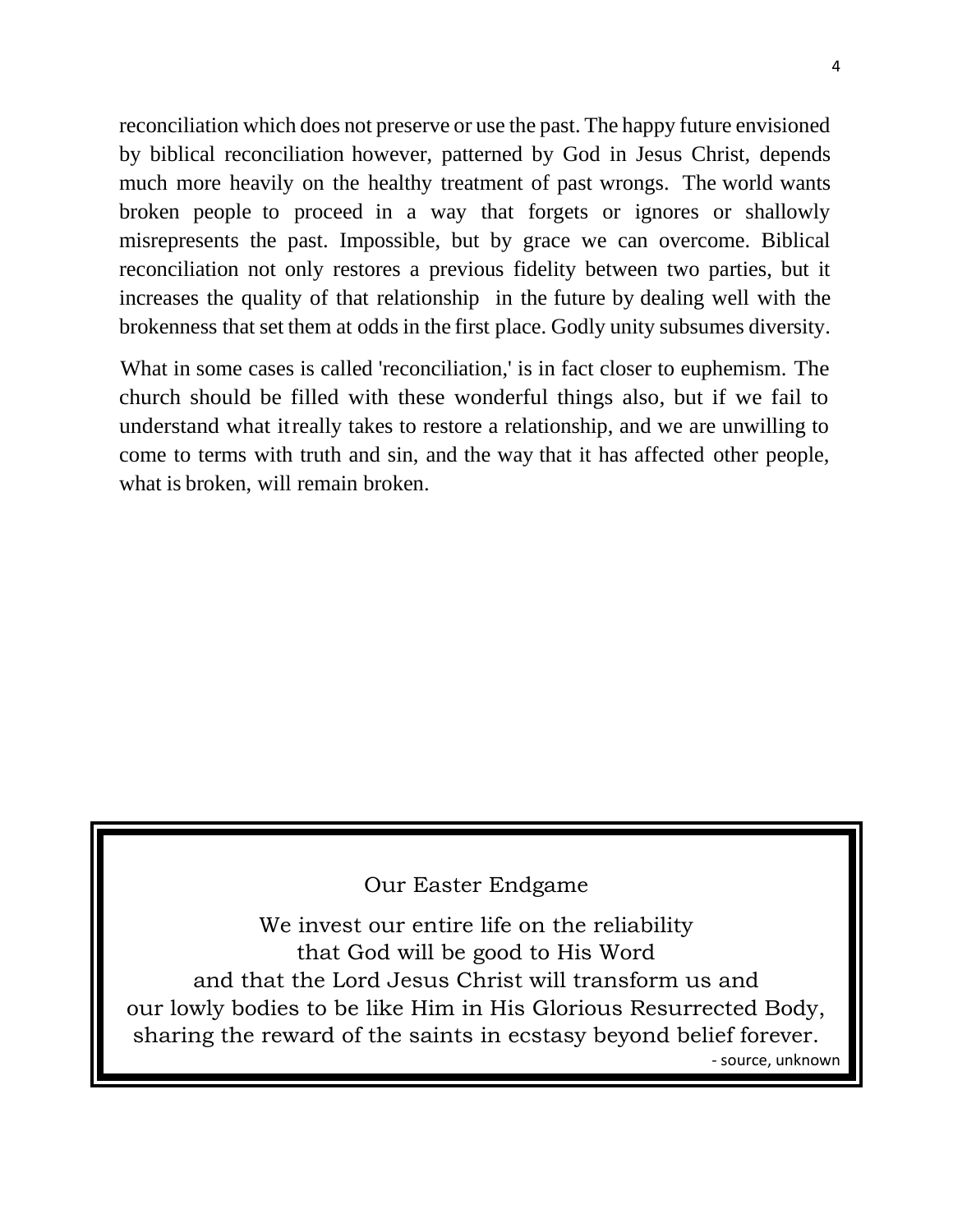#### *MESSIAH MINISTRIES*

- o *Morning Prayer, Monday – Saturday, 7 a.m.*
- o *Sunday, Holy Eucharist, 10 a.m.*
- o *Wednesday, 7 p.m., Holy Communion, Rite One*
- o *Vestry Meeting, Second Monday of the month, 6:30 p.m.*

### **Parish Birthdays….**

March May April May

- 10 Bennita Rouleau 8 John Hughes
- 12 Angela Hallmark 10 Allen Dubberley
- 17 Kathleen Lamb 15 Mary Dubberley

## 4 Logan Muth 14 Connie Baker 9 Emerson Steever

- 
- 
- 
- 
- 18 Juanita Hoover
- 20 Donny Muth
- 28 Colton Muth
- 30 John Davis

### **Flowers on the altar….**

| March       | <b>April</b>               | <u>May</u>         |
|-------------|----------------------------|--------------------|
| No Flowers  | 17 Kristi/Dickey Watson    | Lewis Foster       |
| during Lent | Tabitha/Dan Lavacot        | Marqueda Forrester |
|             | 24 Pat/Catherine Dunnavant | 15 Bennita Rouleau |

22 Kristi/Dickey Watson

**RFD Schedule: March 17**, Thursday, 5:30 p.m., packing food boxes, Sharp Annex; **March 19,** Saturday, 8:30 a.m., distribution, Giles County AG Park, Hwy 31 South; **April 21**, Thursday, 5:30 p.m., backing food boxes, Sharp Annex; **April 23**, Saturday, 8:30 a.m., distribution, Giles County AG Park, Hwy 31 South; **May 19**, Thursday, 5:30 p.m., packing food boxes, Sharp Annex; **May 21**, Saturday, 8:30 a.m., distribution**,** Giles County AG Park, Hwy 31 South.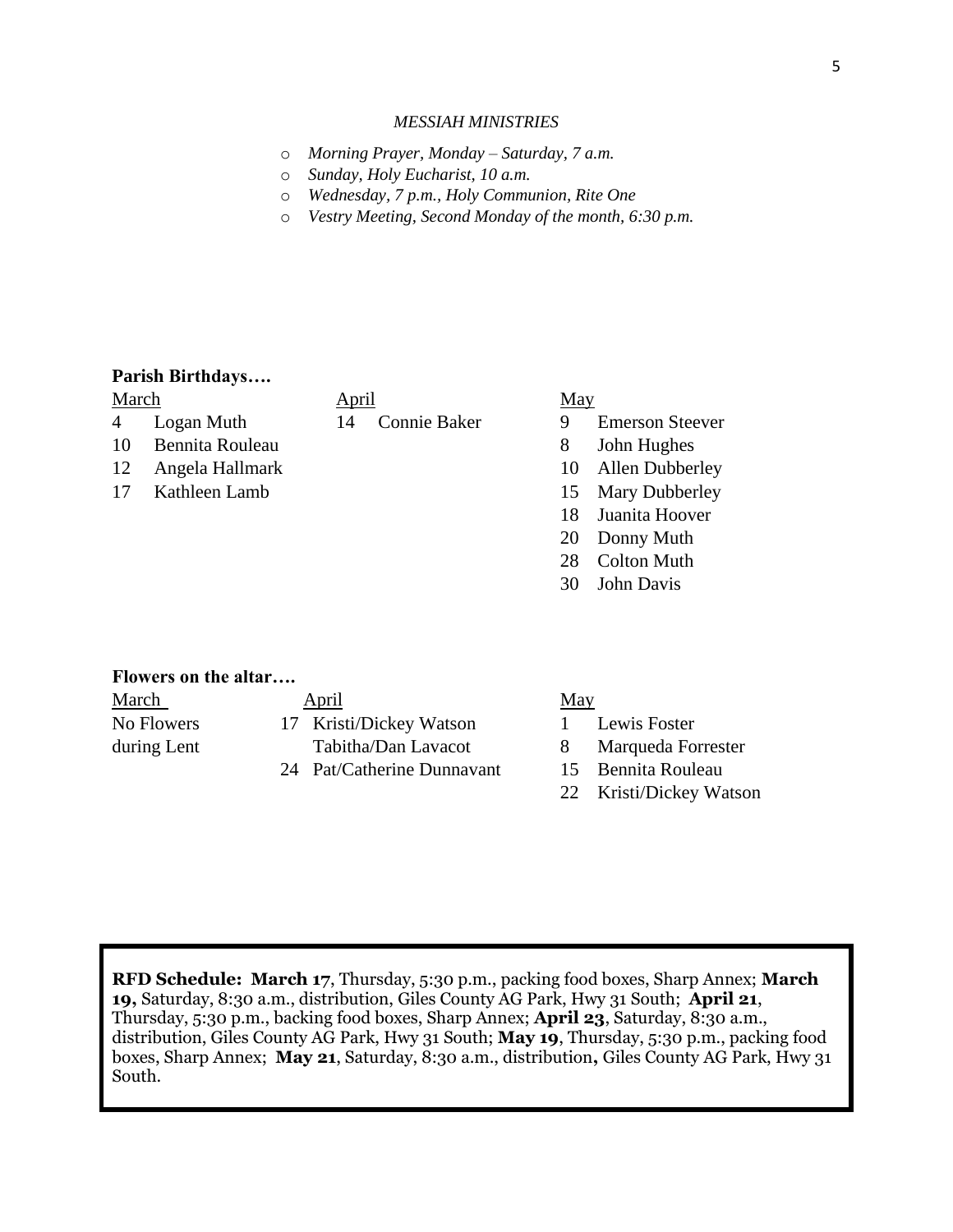### Lent, and a penitential aura

cknowledging that we begin before God as sinners strikes our modern feelings as unbecoming, surely un-beguiling, and downright psychologically unhealthy. We want to feel better about ourselves, not worse; tell us how sweet and deserving and lovable we are, and we'll listen up and line up. That kind of bosh is just why we need to be reminded from the outset that we are *miserable offenders* (n.b., which means literally 'in need of mercy,' not deplorables, and certainly not worthless) and have no health in us except as we are loved and healed by God. God acts because He loves us, not because we are lovable and entitled to a pass. His grace retrieves us. A

To list the Ten Commandments is a double blessing for a thoughtful Christian: first, God gives us guidance, so we won't keep going around counter-clockwise and calling ourselves wise; second, the grief with which a wise heart hears these commands, because we have fallen so far short of the deep reverence and dignity they suggest as a true standard, leads us to the throne of grace to receive mercy as our life blood. Therefore, we will frequently begin with a bidding to true repentance and the Commandments to sensibly begin approaching God with our confession. Without spiritual self-awareness, the project of reclamation is stunted.

Other distinctives of this [Rite One] semblance of the older rite are repeatedly found in its eloquent cadences and its more-elevated expression directing us to a higher plain. Modernity slouches to find the lowest common denominator of language or approach to assert God loves me just as I am, so it's O.K. God loves you where you are in order to elevate you to where He is; get started now! Show greater respect, not casual convenience; do not blur the lines between divine and fallen nature but rather appreciate a deeper joy in His dignity. Prayer book language was NEVER intended to be street-speak, but always a finer, remarkable, and exceptional address because God is worth the best we can muster. His exceptional, splendid **worth** is what **worship** is about. To put forward our best-dressed words and selves is most appropriate here as the consistent expression of respect, just as much, actually much, much more so than dressing up for a wedding, a prom, or a funeral.

Therefore, please, don't get distracted by trying to keep up with the less familiar. Please. No matter how familiar or not, savor, listen. As with reading God's words, hearing again the old-fashioned prayers always holds new insights, to the thoughtful. Let our liturgy's sonorous phrases be music to the ears and balm to the soul. That's where it all starts with God, as He told those nervous, bumbling disciples on the mountain top: stop stewing and LISTEN. And after a while when it re-settles in, whenever, sure read along, but first, hear and ponder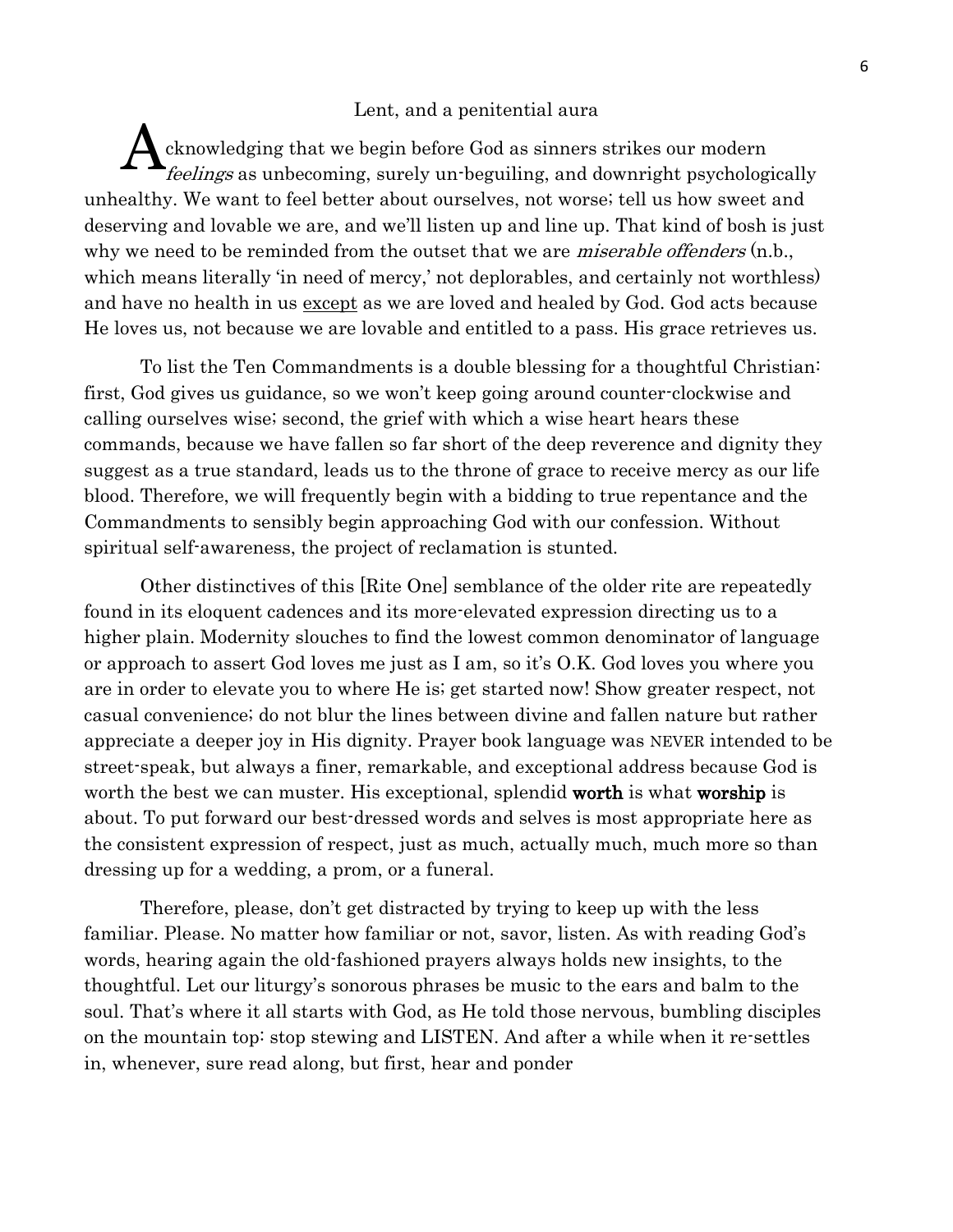## **A Prayer for Strength and Guidance During Lent**

Lord God Almighty, shaper and ruler of all creatures, we pray for your great mercy, that you guide us towards you, for we cannot find our way. And guide us to your will, to the need of our soul, for we cannot do it ourselves. And make our mind steadfast in your will and aware of our soul's need. Strengthen us against the temptations of the devil, and remove from us all lust and every unrighteousness, and shield us against our foes, seen and unseen. Teach us to do your will, that we may inwardly love you before all things with a pure mind. For you are our maker and our redeemer, our help, our comfort, our trust, our hope; praise and glory be to you now and forever. Amen.

# **A Lent Prayer for a Clean Heart**

Create a clean heart in me, O God: a humble heart, a meek heart, a peaceful heart, a benevolent heart, a devout heart which does evil to no one, which does not repay evil for evil, but overcomes evil with good, which loves you above all things, thinks always about you, speaks about you, gives you thanks, delights in hymns and spiritual songs, and has its citizenship in heaven. Amen.

## **A Prayer for Spiritual Renewal During Lent**

God, heavenly Father, look upon me and hear my prayer during this holy Season of Lent. By the good works You inspire, help me to discipline my body and to be renewed in spirit. Without You I can do nothing. By Your Spirit help me to know what is right and to be eager in doing Your will. Teach me to find new life through penance. Keep me from sin and help me live by Your commandment of love. God of love, bring me back to You. Send Your Spirit to make me strong in faith and active in good works. May my acts of penance bring me Your forgiveness, open my heart to Your love, and prepare me for the coming feast of the Resurrection of Jesus. Lord, during this Lenten Season, nourish me with Your Word of life and make me one with You in love and prayer. Fill my heart with Your love and keep me faithful to the Gospel of Christ. Give me the grace to rise above my human weakness. Give me new life by Your Sacraments, especially the Mass. Father, our source of life, I reach out with joy to grasp Your hand; let me walk more readily in Your ways. Guide me in Your gentle mercy, for left to myself I cannot do Your Will. Father of love, source of all blessings, help me to pass from my old life of sin to the new life of grace. Prepare me for the glory of Your Kingdom. I ask this through our Lord [Jesus Christ,](https://www.christianity.com/jesus/) Your Son, Who lives and reigns with You and the Holy Spirit, one God, forever. Amen.